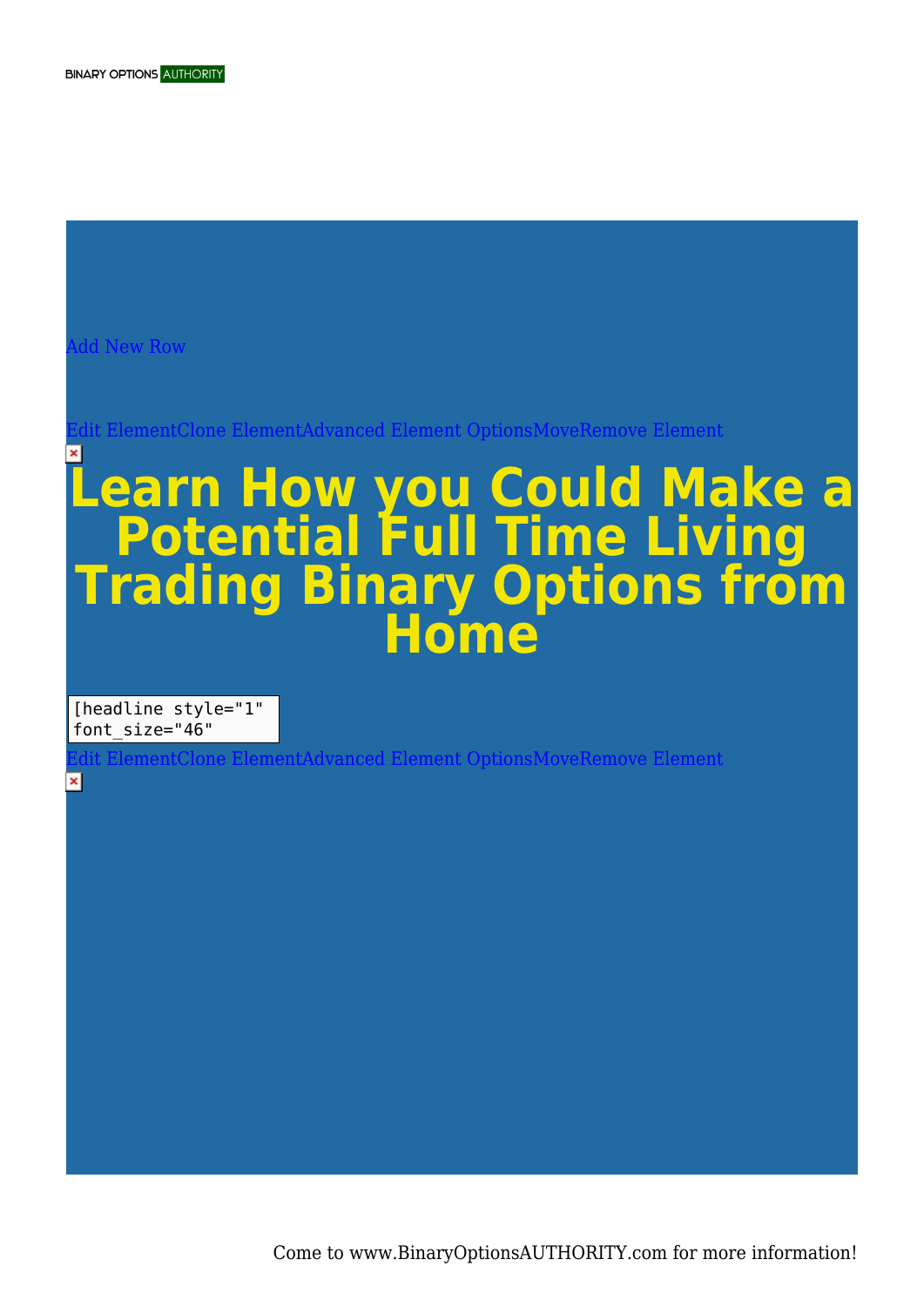[/op\_liveeditor\_element]

50% Complete

[op\_liveeditor\_element data-style=""]

 $\overline{\mathbf{x}}$ [op\_popup popup\_width="700" popup\_open\_effect="fade" popup\_close\_effect="fade" popup open speed="normal" popup close speed="normal" popup border color="#fff" popup border size="16" popup padding top="20" popup padding bottom="20" popup\_padding\_left="30" popup\_padding\_right="30" pop\_trigger\_dontshow="0" pop\_trigger\_time="0" pop\_exit\_intent="N" pop\_dont\_show\_on\_tablet="N" pop\_dont\_show\_on\_mobile="N" popup\_id="op\_popup\_id\_1428489946906"] Access Your Free Training »

 $\mathbf{P}$ ment $\mathbf{F}$ dit Element $C$ lone ElementAdvanced Element OptionsMoveRemove [Element](#page--1-0)

[video\_player

type="url"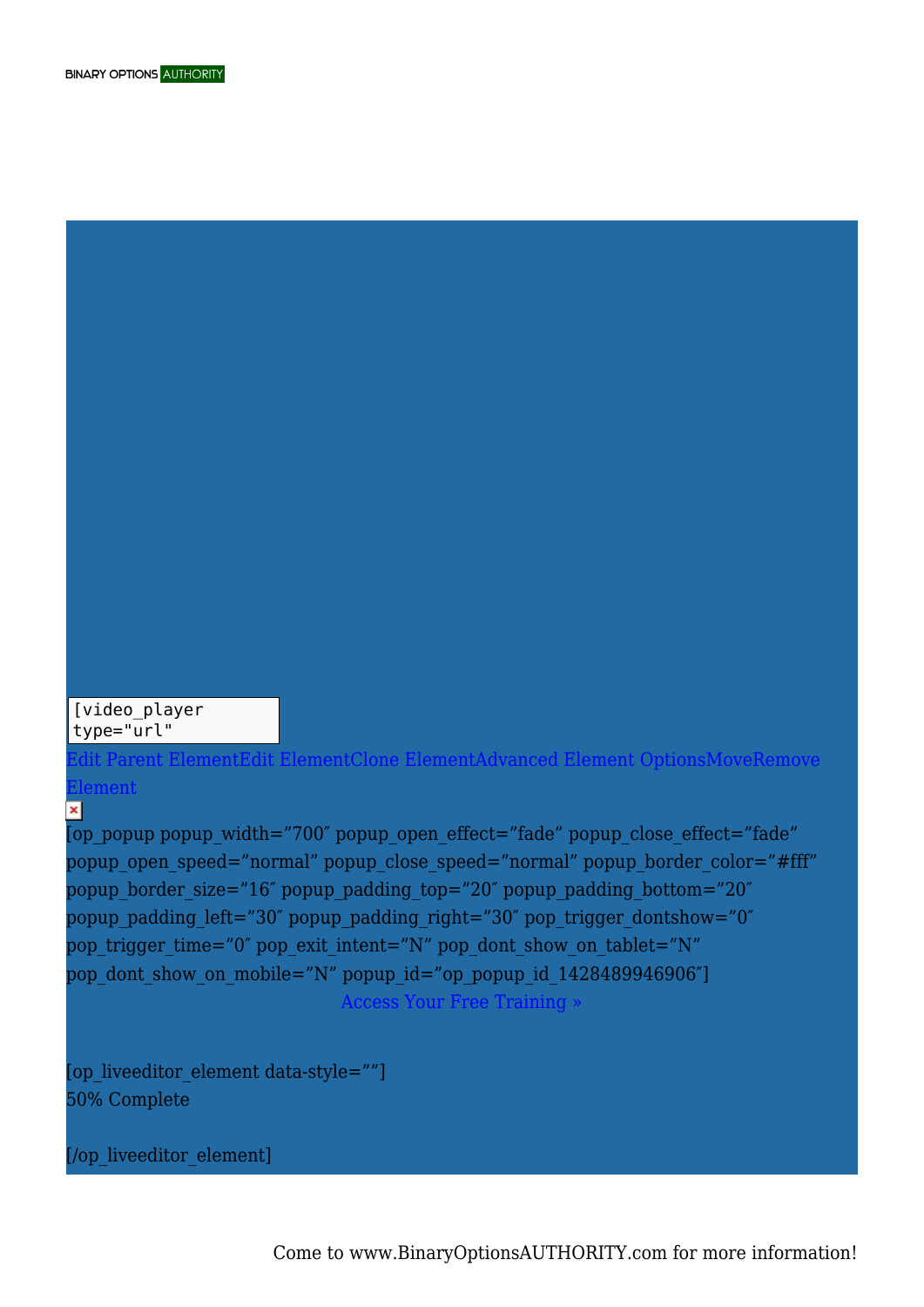```
[op_liveeditor_element data-style=""][text_block style="style_1.png" align="center"
font size="14" font color="%23b3b3b3" top padding="5" bottom padding="5"]Almost
there: Please enter your valid email and click the button below to gain
access[/text_block][/op_liveeditor_element]
[op_liveeditor_element data-style=""]
- SPACER -
```
[/op\_liveeditor\_element]

## [op\_liveeditor\_element data-style=""] Register Below To Access Our Free Training

Get Your Access Now »

We respect your privacy and your information is 100% secure

[/op\_liveeditor\_element]

[op\_liveeditor\_elements][/op\_liveeditor\_elements][/op\_popup]

[op\_popup\_elements][ op\_popup\_content\_ele </div>[/optin box co de][optin\_box\_field

[op popup popup\_width="700"

popup\_open\_effect="f </div>[/optin\_box\_co de][optin\_box\_field

[Edit ElementClone ElementAdvanced Element OptionsMoveRemove Element](#page--1-0)

Come to www.BinaryOptionsAUTHORITY.com for more information!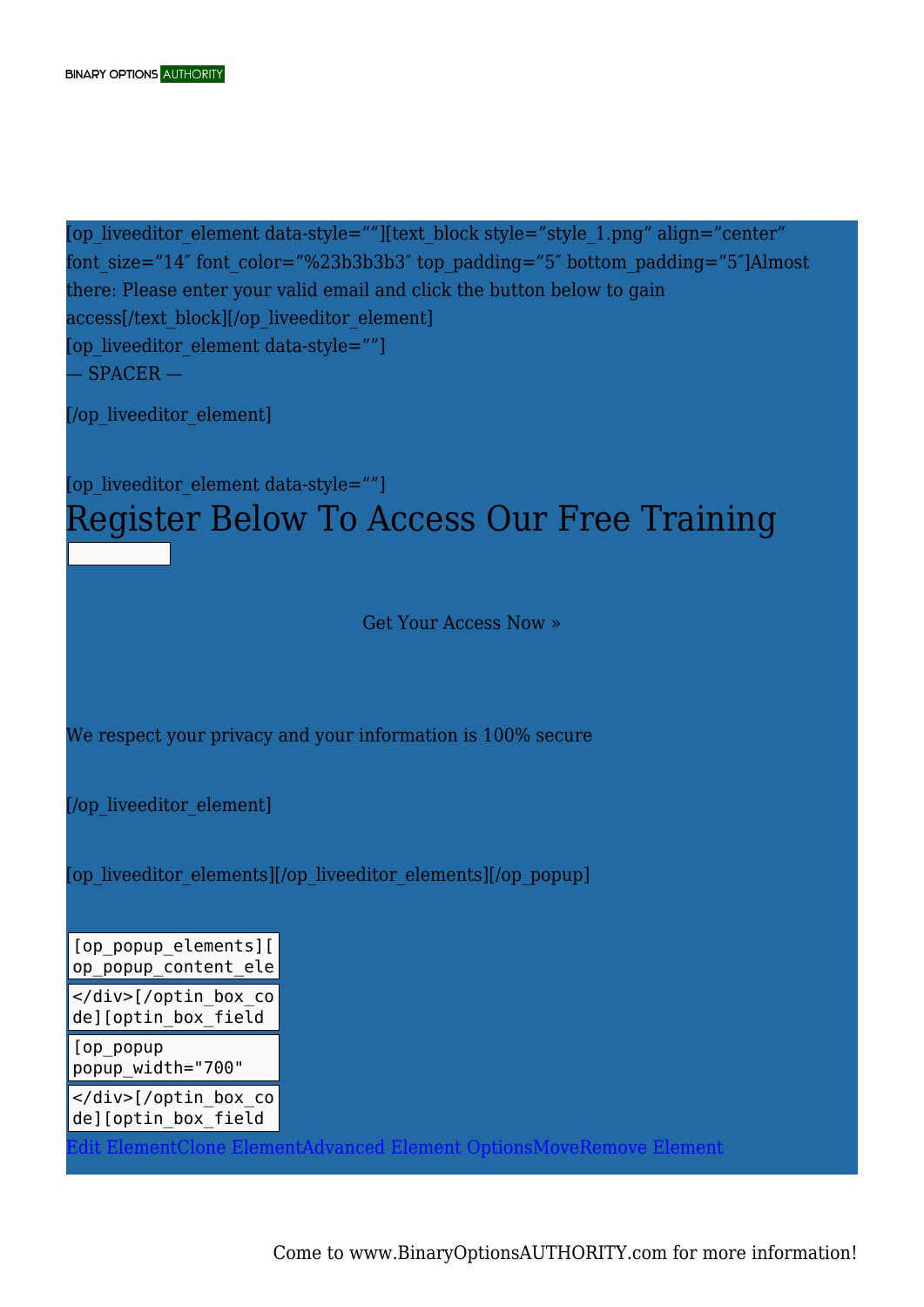$\pmb{\times}$ [text block style="style 1.png" align="center" font size="14" font color="%23ffffff" top  $padding="10"$ We respect your privacy and your information is  $100\%$ secure[/text\_block] [text\_block

style="style\_1.png"

[Add Element](#page--1-0)

[Add New Row](#page--1-0)

[Edit ElementClone ElementAdvanced Element OptionsMoveRemove Element](#page--1-0)  $\pmb{\times}$ 



[images style="0" image="http%3A%2F%2F

[Edit ElementClone ElementAdvanced Element OptionsMoveRemove Element](#page--1-0)  $\pmb{\times}$ 

Discover the Secrets to Money Management and Position Sizing Systems that Make the Difference Between Huge Success and Mediocre **Failure and Struggle.** 

[headline style="1" font size="40"

[Edit ElementClone ElementAdvanced Element OptionsMoveRemove Element](#page--1-0)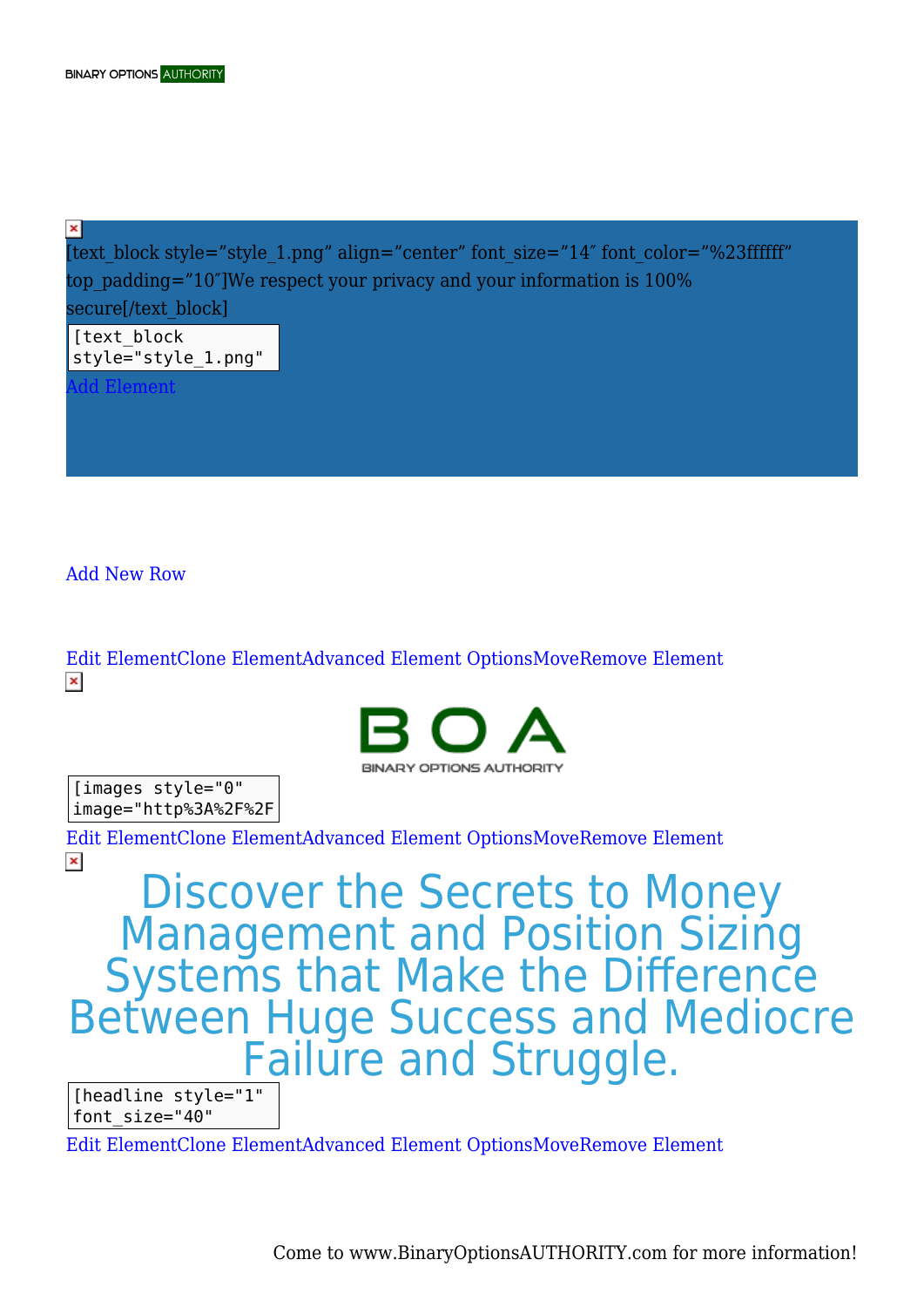$\pmb{\times}$ 

Money management is an important key to trading, particularly to options trading. A good money management system will show you the position sizing strategies that allow for potential good success. This Binary options trading course will discuss the proper money management strategies that can put you in a position to actually make keeping Rove money trading binary options in combination with the binary options trading system.

Yes when you have a good, solid binary option system in combination to a correct position sizing strategy you could steadily grow in options trading account while compounding correctly, that eventually, potentially allows you to hit that critical mass weight that really accelerates your binary options trading earnings.

**Learn How you Could Make a Potential Full Time Living Trading Binary Options from Home. Register Above**

| [headline style="1"   |
|-----------------------|
| font size="20"        |
| <span< td=""></span<> |

style="font-family:

<span style="font-family: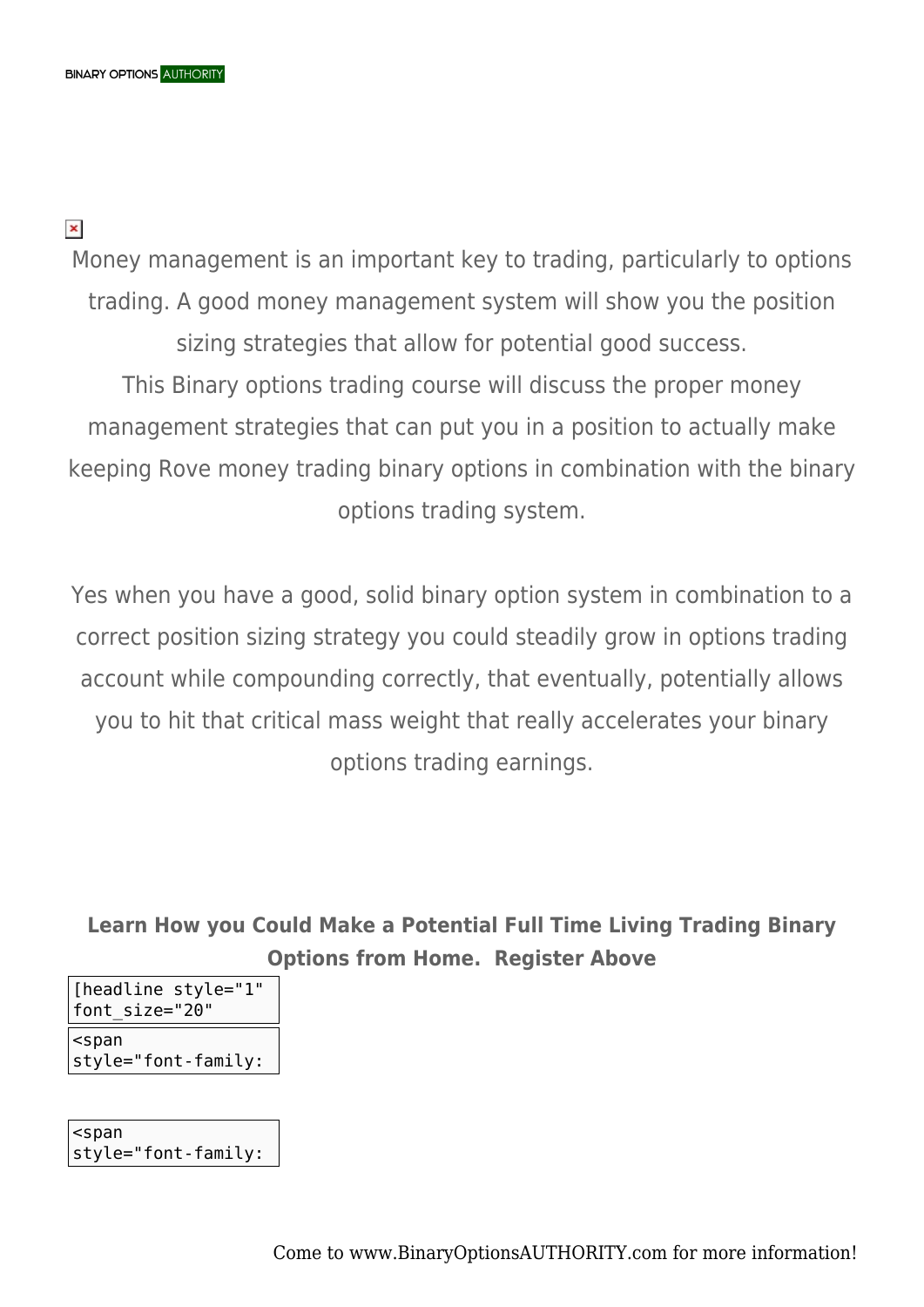Arial;">Yes when you have a good, solid binary option system in combination to a correct position sizing strategy you could steadily grow in options trading account while compounding correctly, that eventually, potentially allows you to hit that critical mass weight that really accelerates your binary options trading earnings.</span>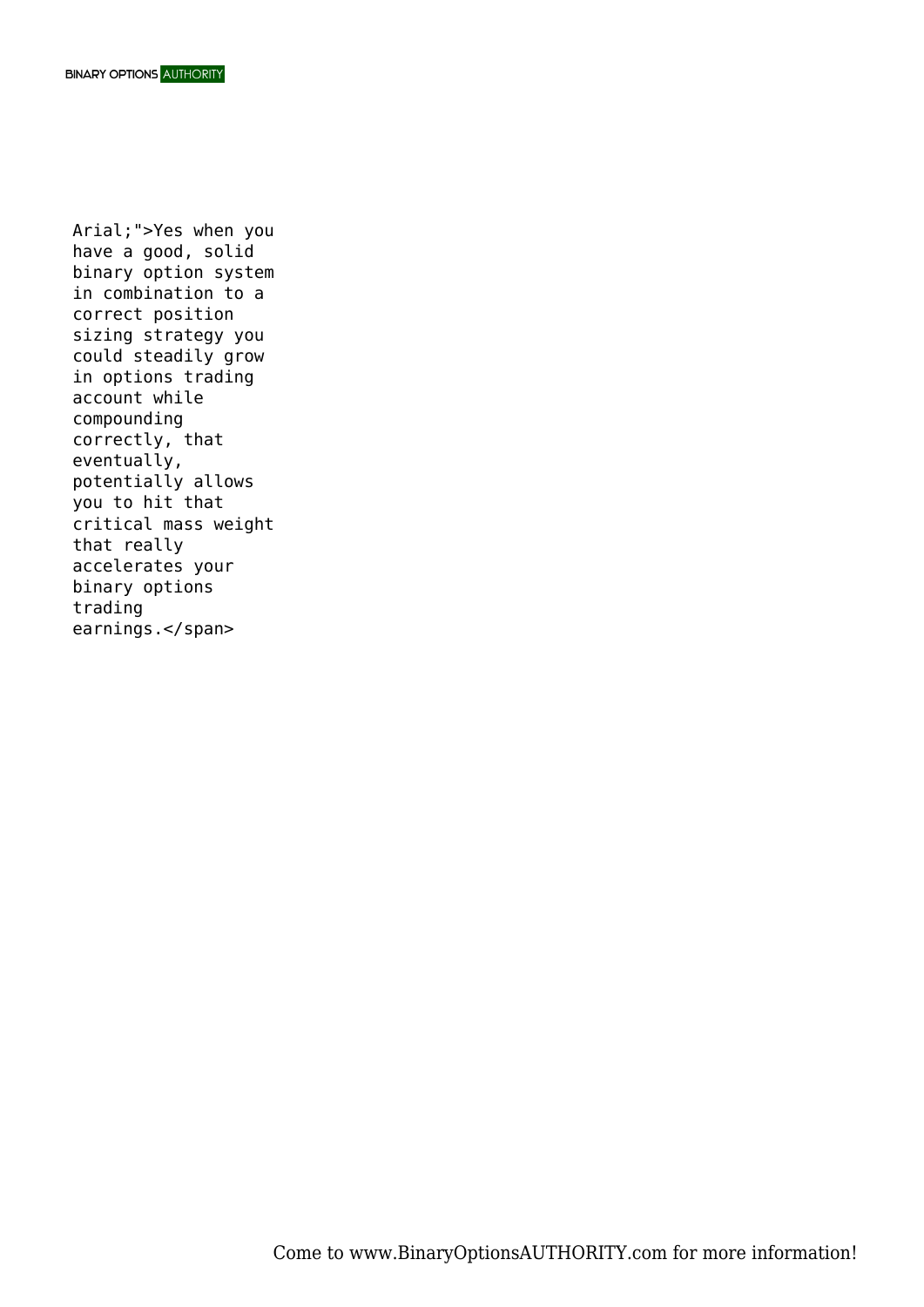| $<$ span<br>$ $ style="font-family: |
|-------------------------------------|
| $ <$ h3<br>$ $ style="text-align:   |
| >[/headline]                        |

[Edit Parent ElementEdit ElementClone ElementAdvanced Element OptionsMoveRemove](#page--1-0) [Element](#page--1-0)

 $\pmb{\times}$ 

[op\_popup popup\_width="700″ popup\_open\_effect="fade" popup\_close\_effect="fade" popup open speed="normal" popup close speed="normal" popup border color="#fff" popup border size="16" popup padding top="20" popup padding bottom="20" popup padding left="30" popup padding right="30" pop trigger dontshow="0" pop\_trigger\_time="0" pop\_exit\_intent="N" pop\_dont\_show\_on\_tablet="N" pop\_dont\_show\_on\_mobile="N" popup\_id="op\_popup\_id\_1428489946906"]

Access Your Free Training »

```
[op_liveeditor_element data-style=""]
50% Complete
```
[/op\_liveeditor\_element]

```
[op_liveeditor_element data-style=""][text_block style="style_1.png" align="center"
font size="14" font color="%23b3b3b3" top padding="5" bottom padding="5"]Almost
there: Please enter your valid email and click the button below to gain
access[/text_block][/op_liveeditor_element]
[op_liveeditor_element data-style=""]
- SPACER -
```

```
[/op_liveeditor_element]
```

```
[op_liveeditor_element data-style=""]
```